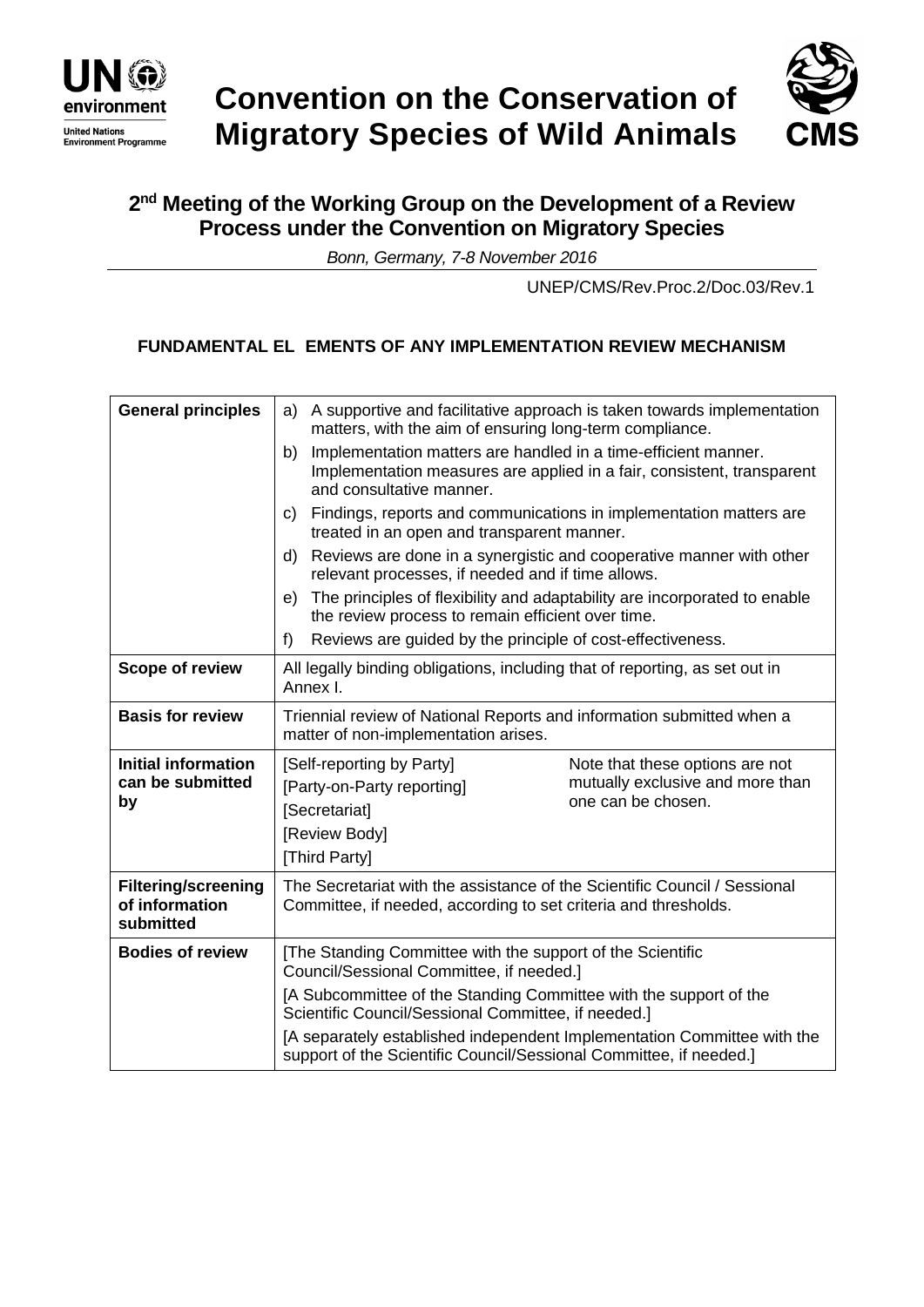| <b>Sources of</b><br>information to be<br>drawn upon after<br>commencement of<br>the review process | National Reports and any type of information that the review body deems<br>relevant and reliable.                                                                                                                                                                                                                                                                                                               |
|-----------------------------------------------------------------------------------------------------|-----------------------------------------------------------------------------------------------------------------------------------------------------------------------------------------------------------------------------------------------------------------------------------------------------------------------------------------------------------------------------------------------------------------|
| <b>Basic mechanics</b><br>of review                                                                 | See flowchart.                                                                                                                                                                                                                                                                                                                                                                                                  |
| <b>Measures to</b><br>achieve<br>implementation                                                     | Following identification of non-implementation, and when a Party has not<br>taken remedial measures, any of the following measures may be<br>recommended by the review body:                                                                                                                                                                                                                                    |
|                                                                                                     | provide further advice, information and appropriate facilitation of<br>a)<br>assistance and other capacity-building support to the Party concerned;                                                                                                                                                                                                                                                             |
|                                                                                                     | request special reporting from the Party concerned;<br>b)                                                                                                                                                                                                                                                                                                                                                       |
|                                                                                                     | issue a written caution, requesting a response and offering assistance;<br>C)                                                                                                                                                                                                                                                                                                                                   |
|                                                                                                     | alert other relevant Parties that a Party requires assistance with regard<br>d)<br>to a particular implementation issue;                                                                                                                                                                                                                                                                                        |
|                                                                                                     | issue a warning to the Party concerned;<br>e)                                                                                                                                                                                                                                                                                                                                                                   |
|                                                                                                     | f)<br>request an implementation action plan (developed in consultation<br>between the review body and the Party concerned) to be submitted to<br>the review body by the Party concerned identifying challenges and<br>appropriate steps, a timetable for when those steps should be<br>completed and means to assess satisfactory completion;                                                                   |
|                                                                                                     | provide in-country assistance, technical assessment or a verification<br>g)<br>mission, upon consultation and agreement with the Party concerned.                                                                                                                                                                                                                                                               |
| <b>Cost analyses and</b><br>institutional<br>implications                                           | Note that currently the synthesis of national reports prepared for each<br>meeting of the Conference of Parties is covered by voluntary contributions.<br>Depending on the choice of review body and the volume of cases, costs<br>may vary.                                                                                                                                                                    |
|                                                                                                     | There would be limited financial ramifications associated with using either<br>the Standing Committee or a Subcommittee of the Standing Committee as<br>the review body. However, depending on the workload of the review body,<br>additional funds may be required for meetings.                                                                                                                               |
|                                                                                                     | Approximate costs of a one-day meeting (assuming that the meeting would<br>be conducted in English only):                                                                                                                                                                                                                                                                                                       |
|                                                                                                     | Standing Committee (back-to-back with regular Standing Committee<br>meeting): Euro 3,500<br>Subcommittee of Standing Committee (5 members, one from each<br>$\qquad \qquad \blacksquare$<br>region, back-to-back with regular Standing Committee meeting and<br>Subcommittee members are the same as Standing Committee<br>members): Euro 1,800<br>Independent Implementation Committee (5 members): Euro 8,500 |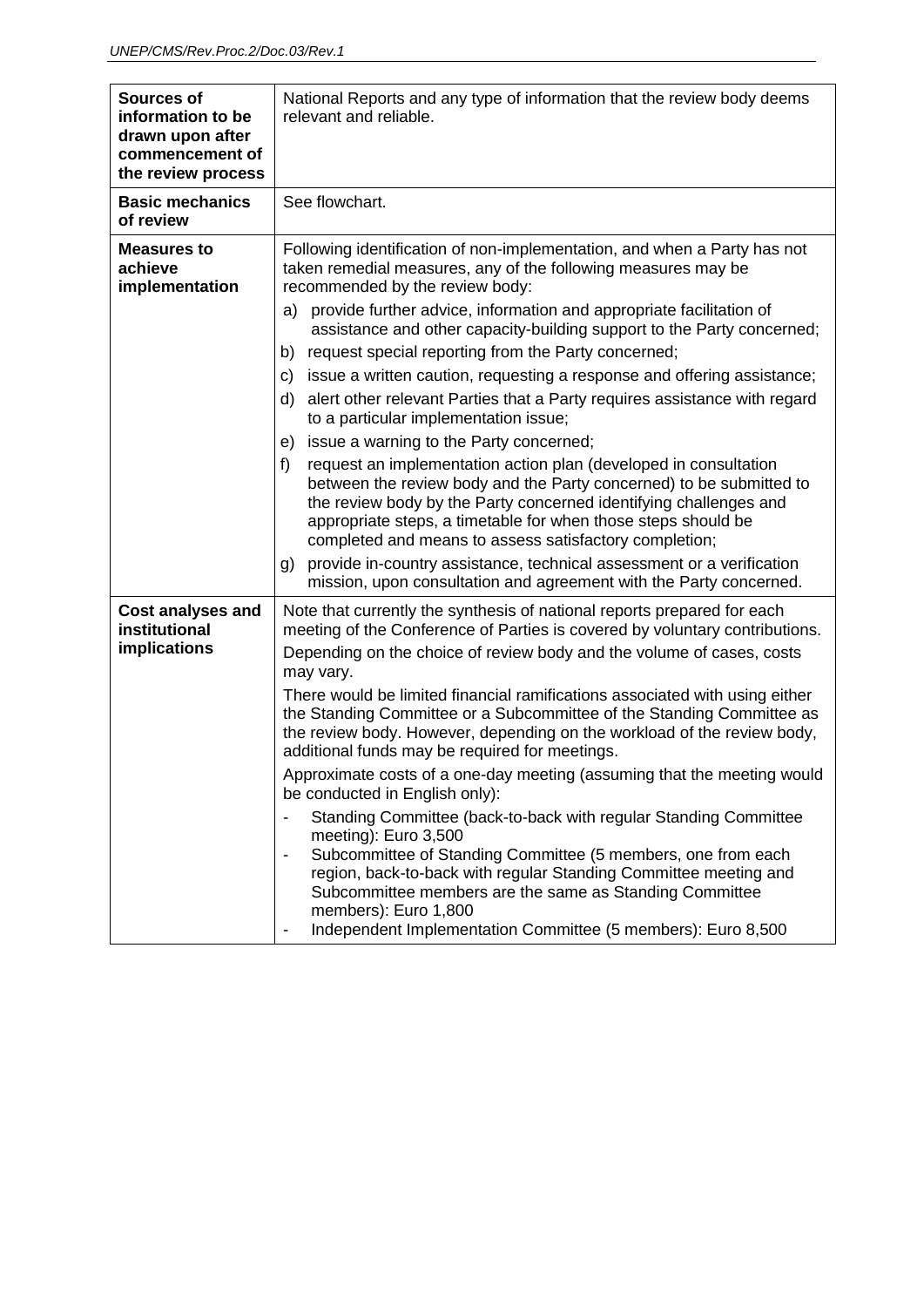| <b>Basic mechanics</b><br>of review                       | See flowchart.                                                                                                                                                                                                                                                                                                                                                                  |
|-----------------------------------------------------------|---------------------------------------------------------------------------------------------------------------------------------------------------------------------------------------------------------------------------------------------------------------------------------------------------------------------------------------------------------------------------------|
| <b>Measures to</b><br>achieve<br>implementation           | Where a Party has not taken remedial measures, following its identification<br>of non-implementation any of the following measures may be<br>recommended by the review body.                                                                                                                                                                                                    |
|                                                           | provide further advice, information and appropriate facilitation of<br>h)<br>assistance and other capacity-building support to the Party concerned;                                                                                                                                                                                                                             |
|                                                           | request special reporting from the Party concerned;<br>i)                                                                                                                                                                                                                                                                                                                       |
|                                                           | j)<br>issue a written caution, requesting a response and offering assistance;<br>k)<br>alert other relevant Parties that a Party requires assistance with regard<br>to a particular implementation issue;                                                                                                                                                                       |
|                                                           | $\vert$<br>issue a warning to the Party concerned;                                                                                                                                                                                                                                                                                                                              |
|                                                           | m) request an implementation action plan (developed in consultation<br>between the review body and the Party concerned) to be submitted to<br>the review body by the Party concerned identifying challenges and<br>appropriate steps, a timetable for when those steps should be<br>completed and means to assess satisfactory completion;                                      |
|                                                           | n) provide in-country assistance, technical assessment or a verification<br>mission, upon consultation and agreement with the Party concerned.                                                                                                                                                                                                                                  |
| <b>Cost analyses and</b><br>institutional<br>implications | Note that currently the synthesis of national reports prepared for each<br>meeting of the Conference of Parties is covered by voluntary contributions.                                                                                                                                                                                                                          |
|                                                           | Depending on the choice of review body, costs may vary.                                                                                                                                                                                                                                                                                                                         |
|                                                           | There would be limited financial ramifications associated with using either<br>the Standing Committee or a Subcommittee of the Standing Committee as<br>the Review Body. However, depending on the workload of the Review<br>Body, additional funds may be required for meetings.                                                                                               |
|                                                           | Approximate costs of a one-day meeting (assuming that the meeting would<br>be conducted in English only):                                                                                                                                                                                                                                                                       |
|                                                           | Standing Committee (back-to-back with regular Standing Committee<br>meeting): Euro 3,500<br>Subcommittee of Standing Committee (5 members, one from each<br>region, back-to-back with regular Standing Committee meeting and<br>Subcommittee members are the same as Standing Committee<br>members): Euro 1,800<br>Independent Implementation Committee (5 members): Euro 8,500 |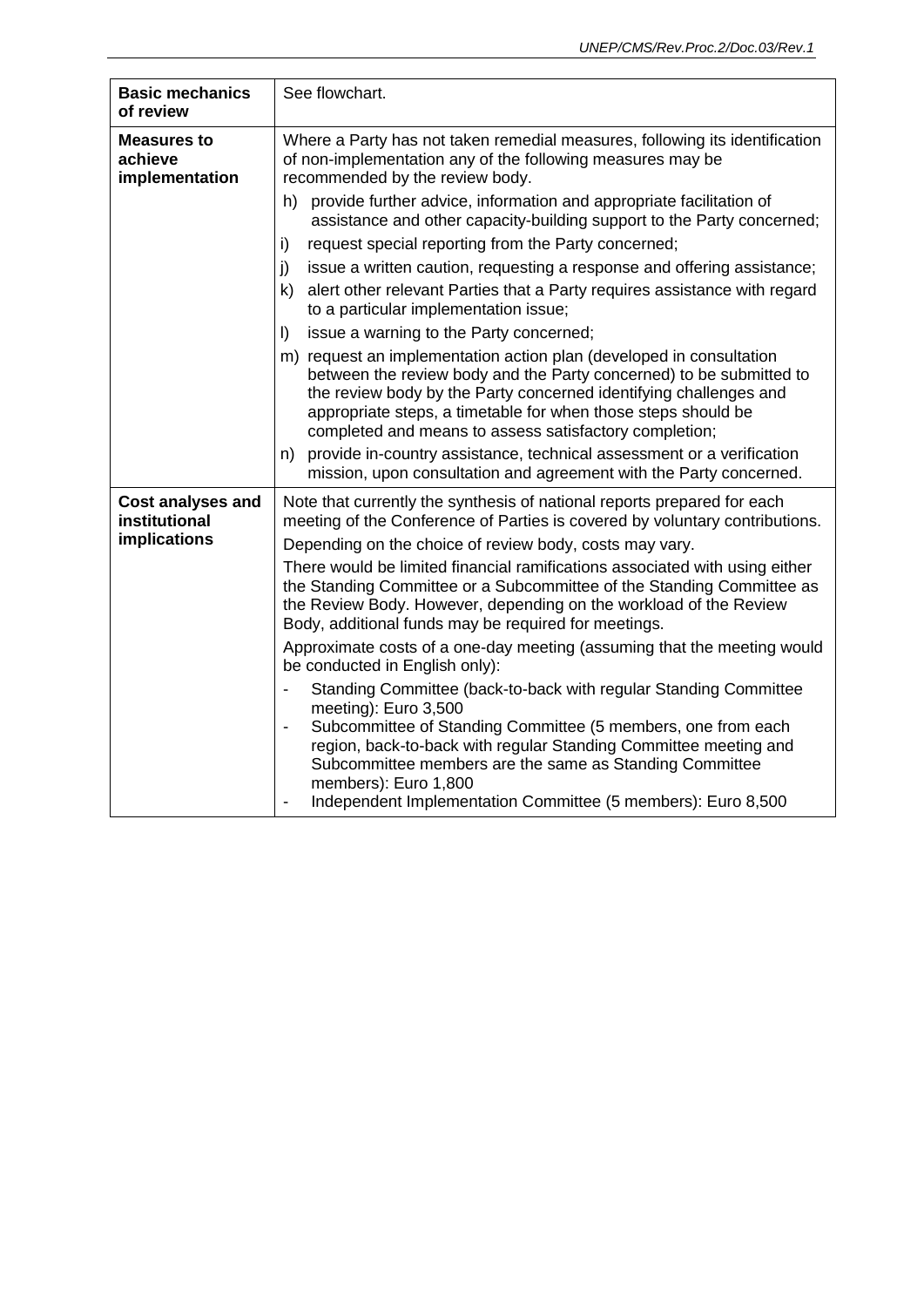

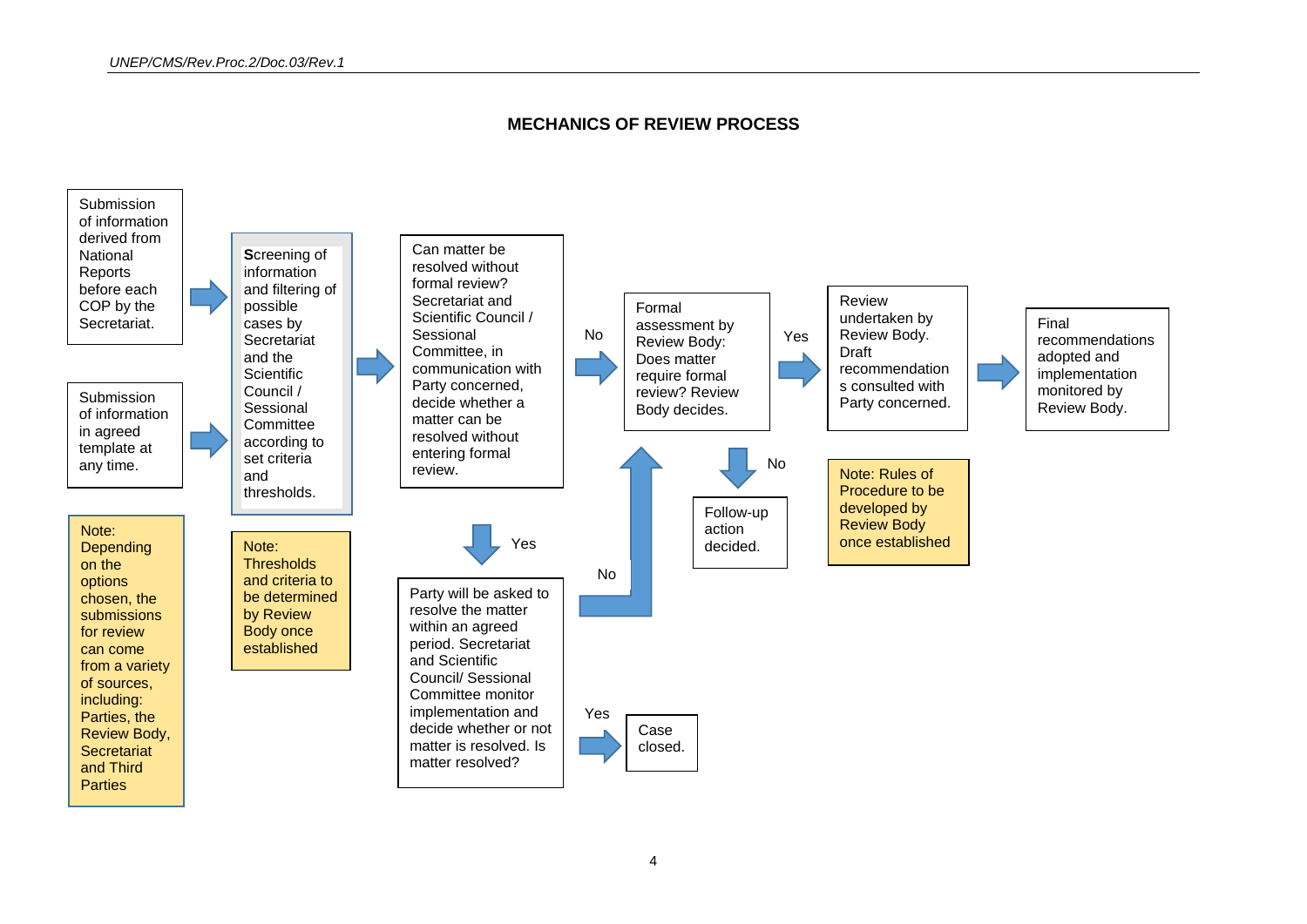#### **ZERO OPTION**

| <b>General principles</b>                                                                    | Status quo is maintained.   |
|----------------------------------------------------------------------------------------------|-----------------------------|
| <b>Scope of review</b>                                                                       | Zero                        |
| <b>Basis for review</b>                                                                      |                             |
| Initial information<br>can be submitted<br>by                                                |                             |
| <b>Filtering/screening</b><br>of information<br>submitted                                    |                             |
| <b>Bodies of review</b>                                                                      |                             |
| Sources of<br>information to be<br>drawn upon after<br>commencement of<br>the review process |                             |
| <b>Basic mechanics</b><br>of review                                                          |                             |
| <b>Measures to</b><br>achieve<br>implementation                                              | No financial ramifications. |